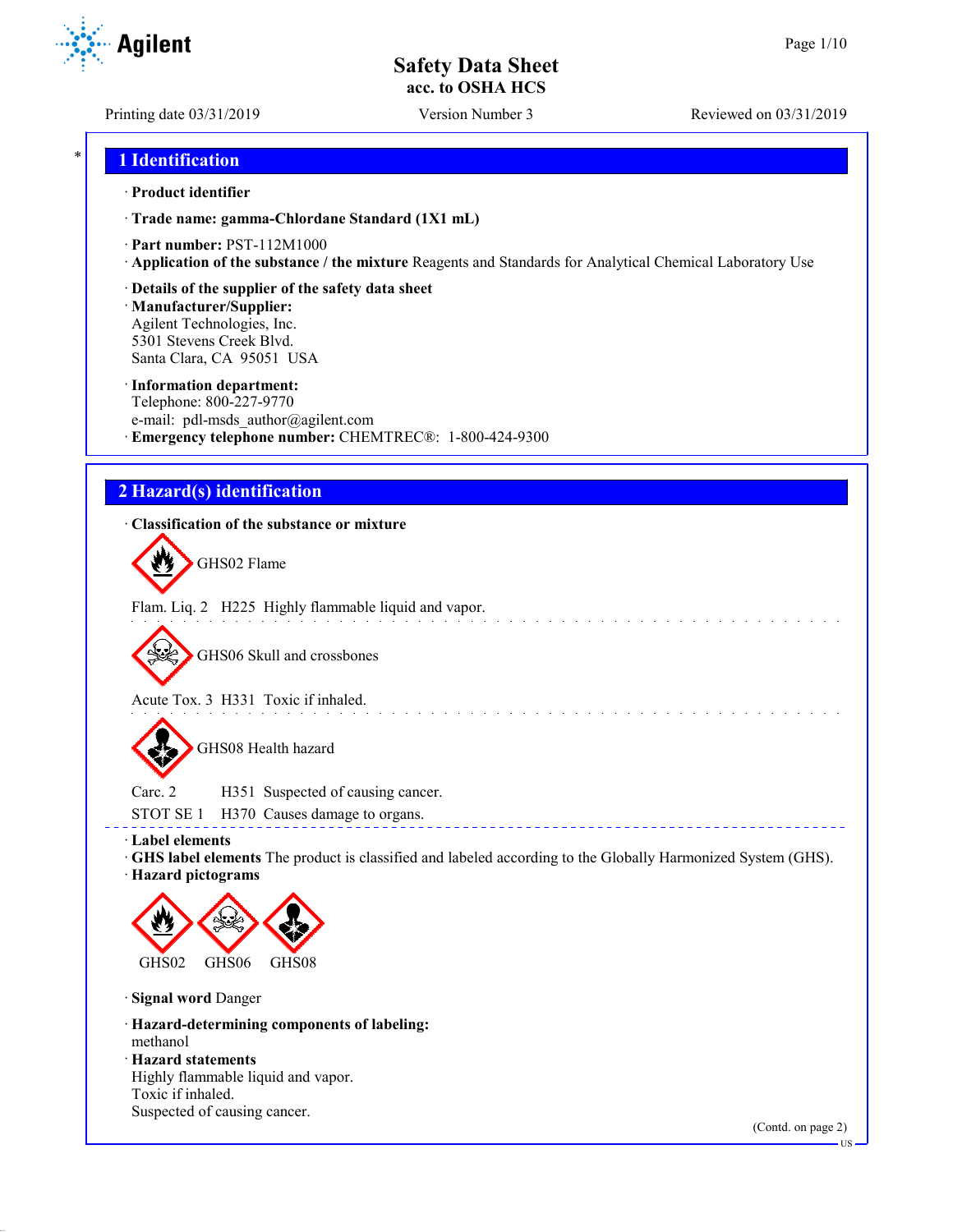Printing date 03/31/2019 Version Number 3 Reviewed on 03/31/2019

### **Trade name: gamma-Chlordane Standard (1X1 mL)**

(Contd. of page 1) Causes damage to organs. · **Precautionary statements** Obtain special instructions before use. Do not handle until all safety precautions have been read and understood. Keep away from heat/sparks/open flames/hot surfaces. - No smoking. Ground/bond container and receiving equipment. Use explosion-proof electrical/ventilating/lighting/equipment. Use only non-sparking tools. Take precautionary measures against static discharge. Do not breathe dust/fume/gas/mist/vapors/spray. Wash thoroughly after handling. Do not eat, drink or smoke when using this product. Use only outdoors or in a well-ventilated area. Wear protective gloves/protective clothing/eye protection/face protection. If on skin (or hair): Take off immediately all contaminated clothing. Rinse skin with water/shower. IF INHALED: Remove person to fresh air and keep comfortable for breathing. IF exposed or concerned: Get medical advice/attention. Specific treatment (see on this label). In case of fire: Use for extinction: CO2, powder or water spray. Store in a well-ventilated place. Keep container tightly closed. Store in a well-ventilated place. Keep cool. Store locked up. Dispose of contents/container in accordance with local/regional/national/international regulations. · **Classification system:** · **NFPA ratings (scale 0 - 4)** 1 3  $\overline{0}$  $Health = 1$  $Fire = 3$ Reactivity  $= 0$ · **HMIS-ratings (scale 0 - 4) HEALTH**  FIRE REACTIVITY  $\boxed{0}$  Reactivity = 0  $\overline{1}$  $3$  Fire = 3  $Health = *1$ · **Other hazards** · **Results of PBT and vPvB assessment** · **PBT:** Not applicable. · **vPvB:** Not applicable.

# **3 Composition/information on ingredients**

- · **Chemical characterization: Mixtures**
- · **Description:** Mixture of the substances listed below with nonhazardous additions.

| Dangerous components: |                             |      |
|-----------------------|-----------------------------|------|
|                       | $67-56-1$ methanol          | 874% |
|                       | $5103-74-2$ trans-chlordane |      |

(Contd. on page 3)

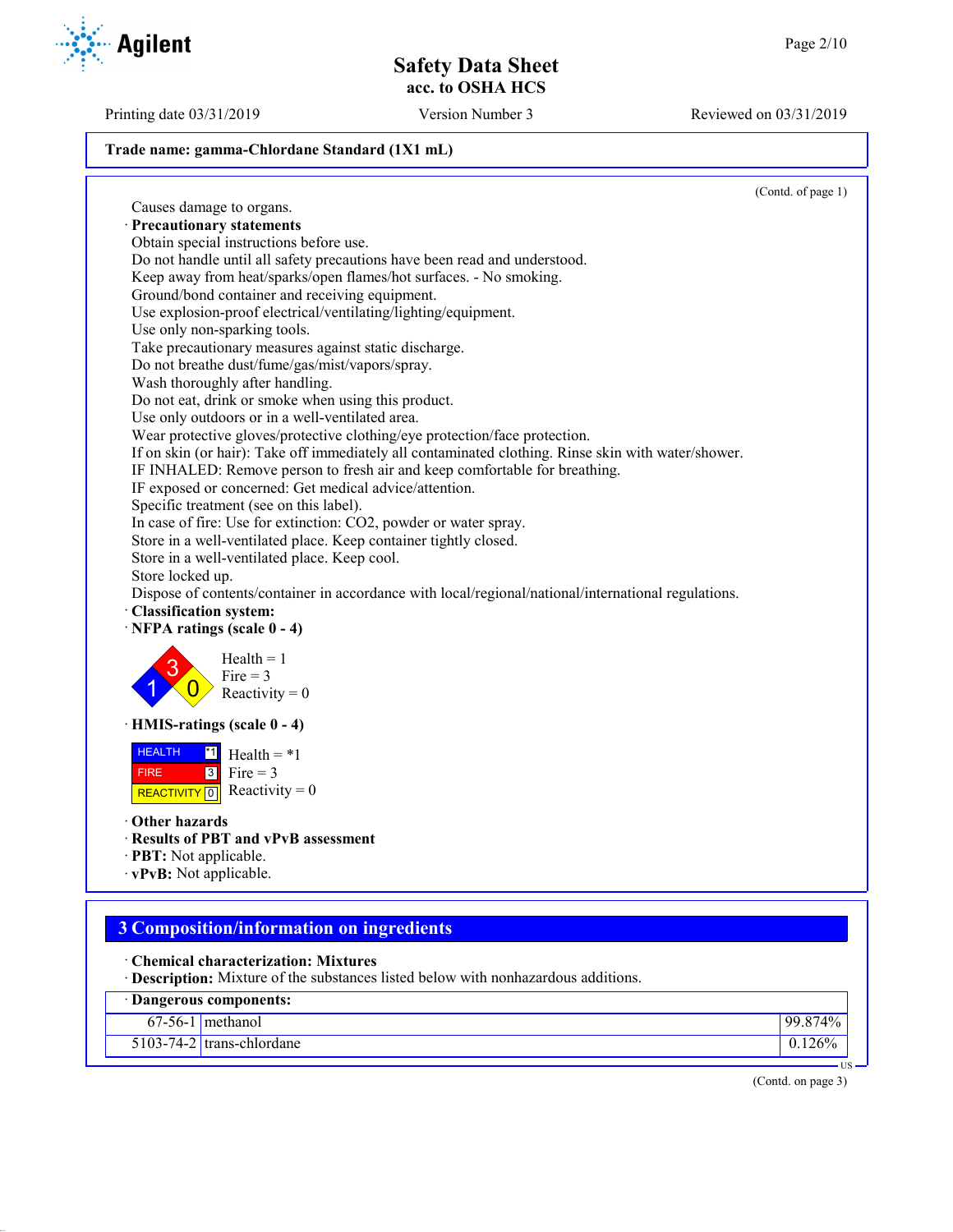Printing date 03/31/2019 Version Number 3 Reviewed on 03/31/2019

**Trade name: gamma-Chlordane Standard (1X1 mL)**

(Contd. of page 2)

### **4 First-aid measures**

- · **Description of first aid measures**
- · **General information:**

Immediately remove any clothing soiled by the product.

Remove breathing apparatus only after contaminated clothing have been completely removed.

- In case of irregular breathing or respiratory arrest provide artificial respiration.
- · **After inhalation:**

Supply fresh air or oxygen; call for doctor.

- In case of unconsciousness place patient stably in side position for transportation.
- · **After skin contact:** Immediately wash with water and soap and rinse thoroughly.
- · **After eye contact:** Rinse opened eye for several minutes under running water. Then consult a doctor.
- · **After swallowing:** If symptoms persist consult doctor.
- · **Information for doctor:**
- · **Most important symptoms and effects, both acute and delayed** No further relevant information available.
- · **Indication of any immediate medical attention and special treatment needed**

No further relevant information available.

# **5 Fire-fighting measures**

- · **Extinguishing media**
- · **Suitable extinguishing agents:**
- CO2, extinguishing powder or water spray. Fight larger fires with water spray or alcohol resistant foam.
- · **For safety reasons unsuitable extinguishing agents:** Water with full jet
- · **Special hazards arising from the substance or mixture**
- During heating or in case of fire poisonous gases are produced.
- · **Advice for firefighters**
- · **Protective equipment:** Mouth respiratory protective device.

# **6 Accidental release measures**

· **Personal precautions, protective equipment and emergency procedures** Mount respiratory protective device. Wear protective equipment. Keep unprotected persons away. · **Environmental precautions:** Do not allow to enter sewers/ surface or ground water. · **Methods and material for containment and cleaning up:** Absorb with liquid-binding material (sand, diatomite, acid binders, universal binders, sawdust). Dispose contaminated material as waste according to item 13. Ensure adequate ventilation. **Reference to other sections** See Section 7 for information on safe handling. See Section 8 for information on personal protection equipment. See Section 13 for disposal information. · **Protective Action Criteria for Chemicals** · **PAC-1:** 67-56-1 methanol 530 ppm · **PAC-2:**  $67-56-1$  methanol 2,100 ppm (Contd. on page 4) US

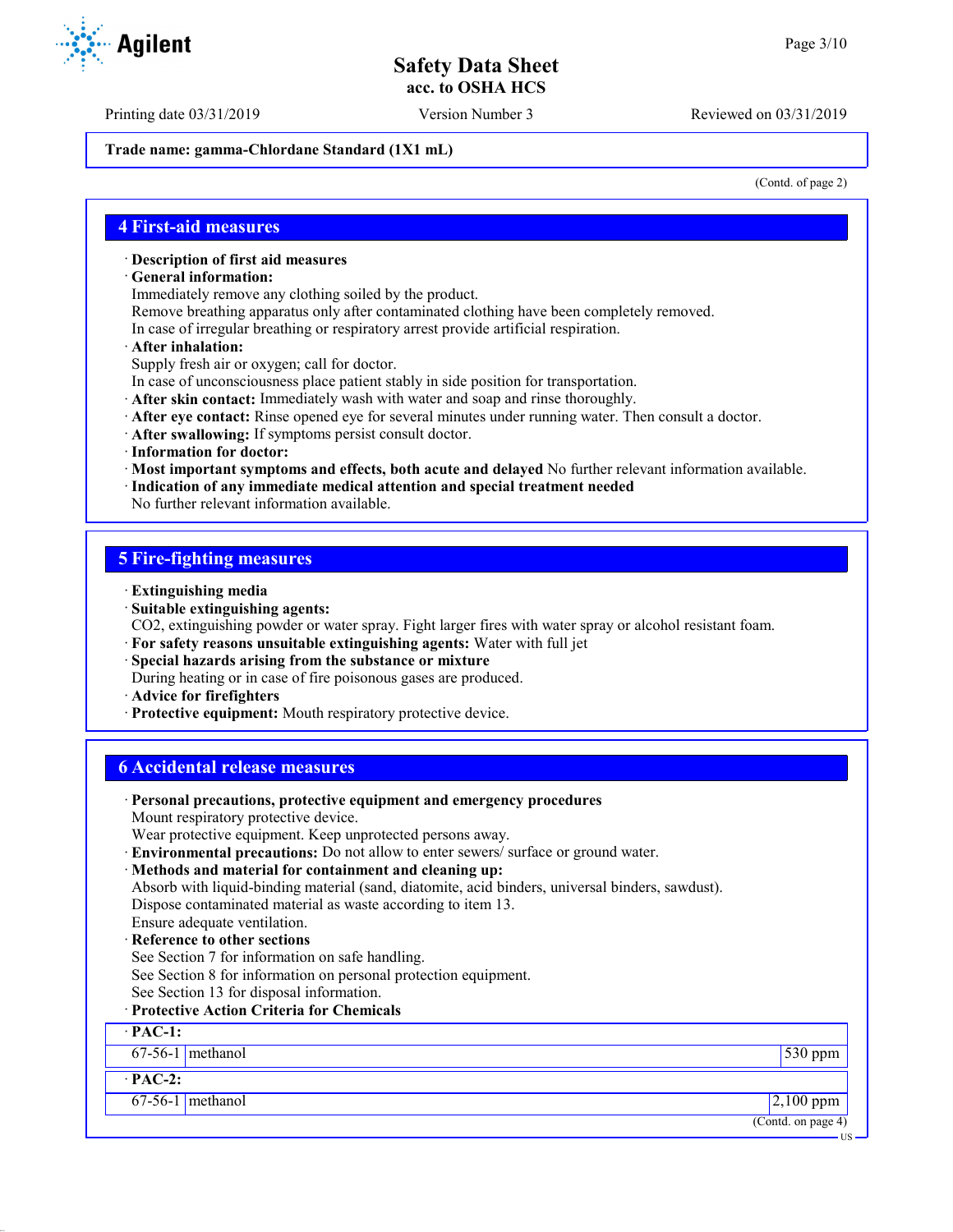(Contd. of page 3)

# **Safety Data Sheet acc. to OSHA HCS**

Printing date 03/31/2019 Version Number 3 Reviewed on 03/31/2019

**Trade name: gamma-Chlordane Standard (1X1 mL)**

· **PAC-3:**

 $67-56-1$  methanol  $7200*$  ppm

# **7 Handling and storage**

#### · **Handling:**

- · **Precautions for safe handling**
- Ensure good ventilation/exhaustion at the workplace. Open and handle receptacle with care.
- Prevent formation of aerosols.
- · **Information about protection against explosions and fires:** Keep ignition sources away - Do not smoke.
- Protect against electrostatic charges.
- Keep respiratory protective device available.
- · **Conditions for safe storage, including any incompatibilities**
- · **Storage:**
- · **Requirements to be met by storerooms and receptacles:** Store in a cool location.
- · **Information about storage in one common storage facility:** Not required.
- · **Further information about storage conditions:**
- Keep receptacle tightly sealed.
- Store in cool, dry conditions in well sealed receptacles.
- · **Specific end use(s)** No further relevant information available.

# **8 Exposure controls/personal protection**

· **Additional information about design of technical systems:** No further data; see item 7.

#### · **Control parameters**

| Components with limit values that require monitoring at the workplace:                                                              |
|-------------------------------------------------------------------------------------------------------------------------------------|
| 67-56-1 methanol                                                                                                                    |
| Long-term value: 260 mg/m <sup>3</sup> , 200 ppm<br>PEL I                                                                           |
| REL Short-term value: $325 \text{ mg/m}^3$ , $250 \text{ ppm}$<br>Long-term value: $260$ mg/m <sup>3</sup> , $200$ ppm<br>Skin      |
| TLV Short-term value: $328 \text{ mg/m}^3$ , $250 \text{ ppm}$<br>Long-term value: $262$ mg/m <sup>3</sup> , $200$ ppm<br>Skin; BEI |
| · Ingredients with biological limit values:                                                                                         |
| 67-56-1 methanol                                                                                                                    |
| BEI 15 mg/L<br>Medium: urine<br>Time: end of shift<br>Parameter: Methanol (background, nonspecific)                                 |
| Additional information: The lists that were valid during the creation were used as basis.<br>(Contd. on page 5)                     |

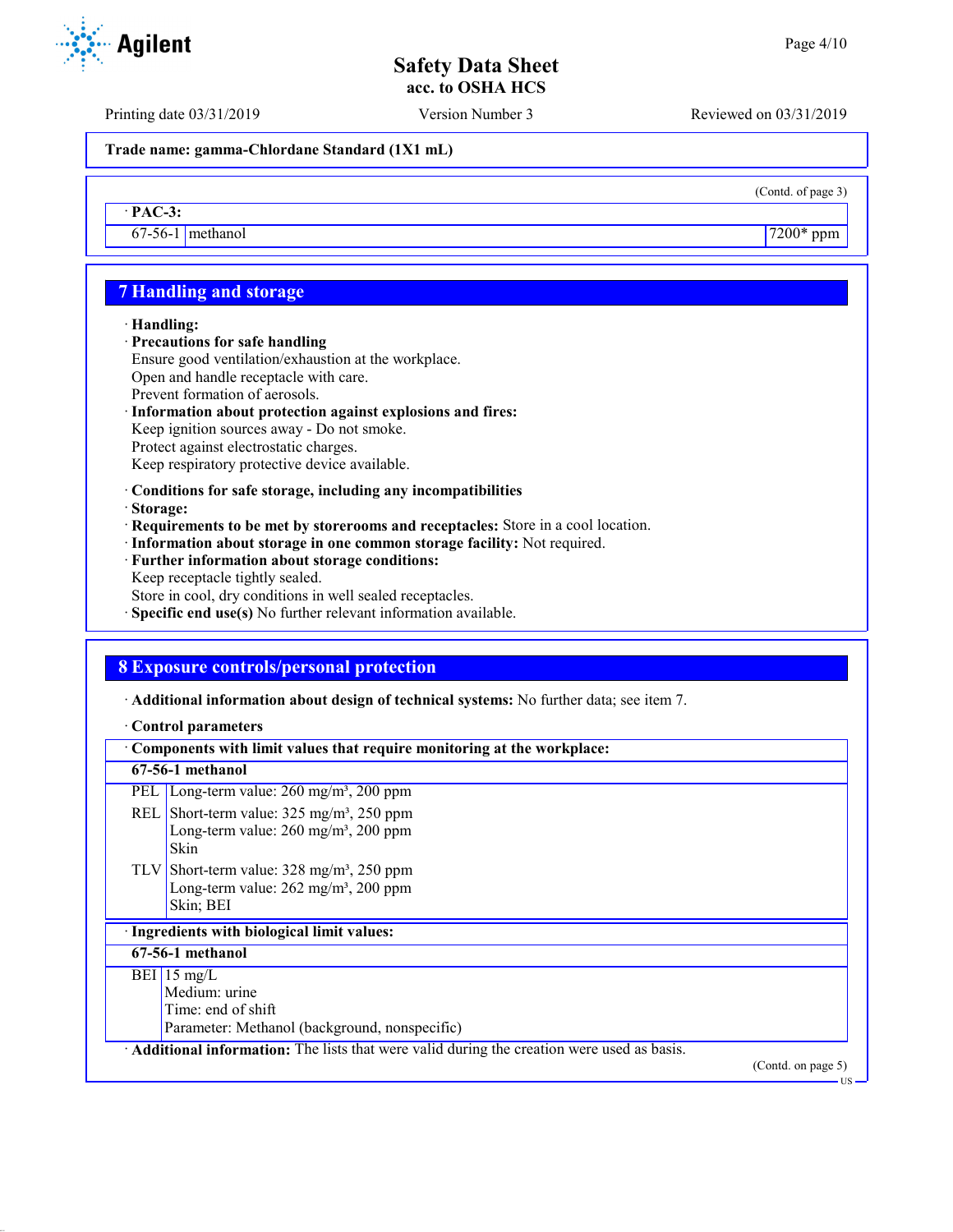Printing date 03/31/2019 Version Number 3 Reviewed on 03/31/2019

# **Trade name: gamma-Chlordane Standard (1X1 mL)**

(Contd. of page 4)

| <b>Exposure controls</b>                       |                                                                                                                       |
|------------------------------------------------|-----------------------------------------------------------------------------------------------------------------------|
| · Personal protective equipment:               |                                                                                                                       |
| · General protective and hygienic measures:    |                                                                                                                       |
|                                                | Keep away from foodstuffs, beverages and feed.                                                                        |
|                                                | Immediately remove all soiled and contaminated clothing.                                                              |
|                                                | Wash hands before breaks and at the end of work.                                                                      |
| Store protective clothing separately.          |                                                                                                                       |
| · Breathing equipment:                         |                                                                                                                       |
|                                                | When used as intended with Agilent instruments, the use of the product under normal laboratory conditions and         |
|                                                | with standard practices does not result in significant airborne exposures and therefore respiratory protection is not |
| needed.                                        |                                                                                                                       |
|                                                | Under an emergency condition where a respirator is deemed necessary, use a NIOSH or equivalent approved               |
|                                                | device/equipment with appropriate organic or acid gas cartridge.                                                      |
| · Protection of hands:                         |                                                                                                                       |
|                                                | Although not recommended for constant contact with the chemicals or for clean-up, nitrile gloves 11-13 mil            |
|                                                | thickness are recommended for normal use. The breakthrough time is 1 hr. For cleaning a spill where there is          |
|                                                | direct contact of the chemical, butyl rubber gloves are recommended 12-15 mil thickness with breakthrough times       |
|                                                | exceeding 4 hrs. Supplier recommendations should be followed.                                                         |
| · Material of gloves                           |                                                                                                                       |
|                                                | For normal use: nitrile rubber, 11-13 mil thickness                                                                   |
|                                                | For direct contact with the chemical: butyl rubber, 12-15 mil thickness                                               |
| · Penetration time of glove material           |                                                                                                                       |
| For normal use: nitrile rubber: 1 hour         |                                                                                                                       |
|                                                | For direct contact with the chemical: butyl rubber: >4 hours                                                          |
| $\cdot$ Eye protection:                        |                                                                                                                       |
|                                                |                                                                                                                       |
| Tightly sealed goggles                         |                                                                                                                       |
|                                                |                                                                                                                       |
|                                                |                                                                                                                       |
|                                                |                                                                                                                       |
|                                                |                                                                                                                       |
| *<br><b>9 Physical and chemical properties</b> |                                                                                                                       |
|                                                |                                                                                                                       |
|                                                | · Information on basic physical and chemical properties                                                               |
| <b>General Information</b>                     |                                                                                                                       |
| · Appearance:                                  |                                                                                                                       |
| Form:                                          | Fluid                                                                                                                 |
| Color:                                         | Colorless                                                                                                             |

| $\cdot$ Odor:<br>Odor threshold:                                                                  | Alcohol-like<br>Not determined.               |                       |
|---------------------------------------------------------------------------------------------------|-----------------------------------------------|-----------------------|
| · pH-value:                                                                                       | Not determined.                               |                       |
| Change in condition<br><b>Melting point/Melting range:</b><br><b>Boiling point/Boiling range:</b> | $-98$ °C ( $-144.4$ °F)<br>64.7 °C (148.5 °F) |                       |
| · Flash point:                                                                                    | 9 °C (48.2 °F)                                |                       |
| · Flammability (solid, gaseous):                                                                  | Not applicable.                               |                       |
| · Ignition temperature:                                                                           | 455 °C (851 °F)                               |                       |
|                                                                                                   |                                               | (Contd. on page $6$ ) |

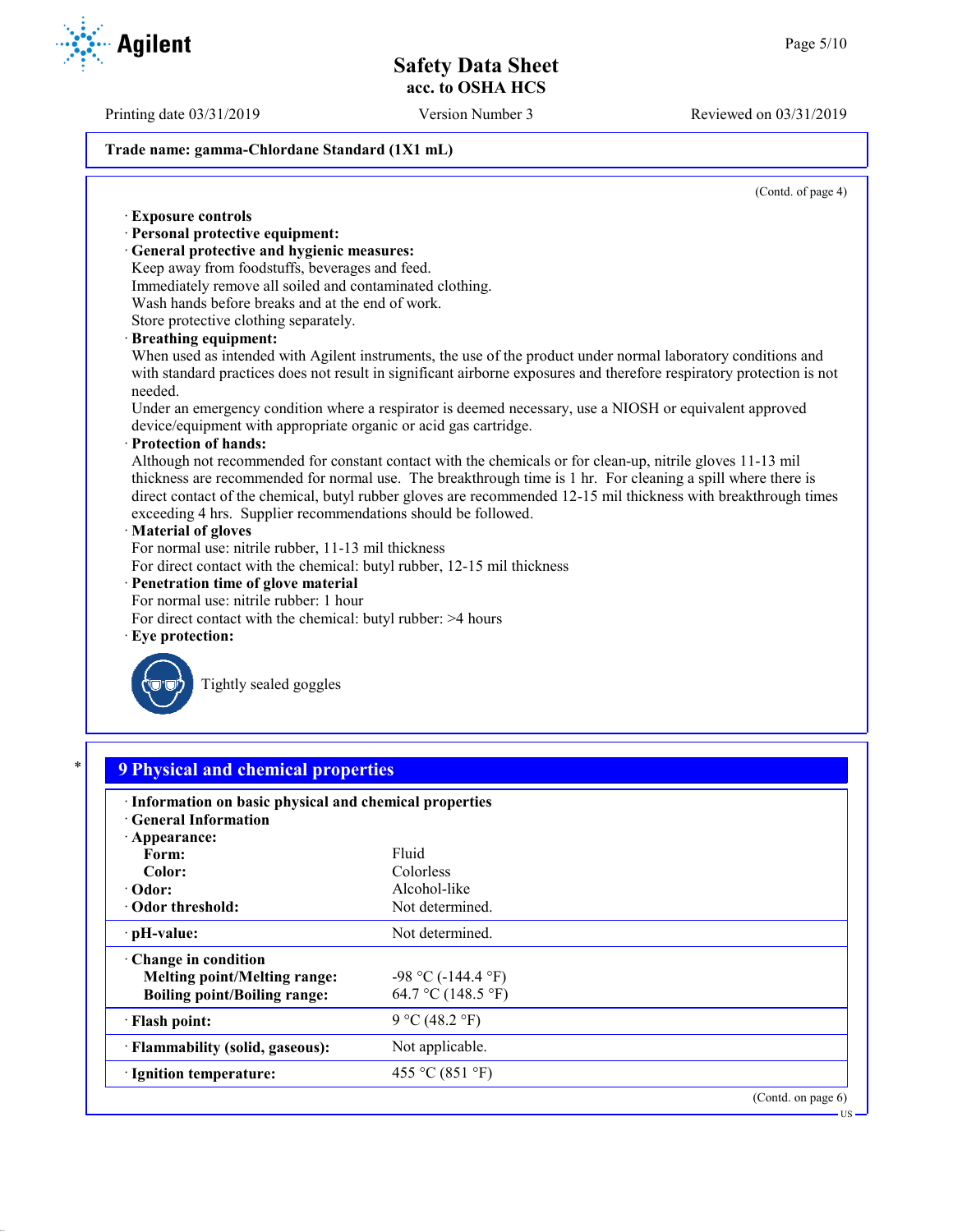**Trade name: gamma-Chlordane Standard (1X1 mL)**

|                                                                                                  | (Contd. of page 5)                                                                                   |
|--------------------------------------------------------------------------------------------------|------------------------------------------------------------------------------------------------------|
| · Decomposition temperature:                                                                     | Not determined.                                                                                      |
| · Auto igniting:                                                                                 | Product is not selfigniting.                                                                         |
| Danger of explosion:                                                                             | Product is not explosive. However, formation of explosive air/vapor<br>mixtures are possible.        |
| <b>Explosion limits:</b><br>Lower:<br>Upper:                                                     | 5.5 Vol $%$<br>44 Vol %                                                                              |
| $\cdot$ Vapor pressure at 20 °C (68 °F):                                                         | 100 hPa (75 mm Hg)                                                                                   |
| $\cdot$ Density at 20 °C (68 °F):<br>· Relative density<br>· Vapor density<br>· Evaporation rate | $0.801$ g/cm <sup>3</sup> (6.68435 lbs/gal)<br>Not determined.<br>Not determined.<br>Not determined. |
| · Solubility in / Miscibility with<br>Water:                                                     | Not miscible or difficult to mix.                                                                    |
| · Partition coefficient (n-octanol/water): Not determined.                                       |                                                                                                      |
| · Viscosity:<br>Dynamic:<br>Kinematic:                                                           | Not determined.<br>Not determined.                                                                   |
| · Solvent content:<br><b>Organic solvents:</b><br><b>VOC</b> content:                            | $99.9\%$<br>99.87 %<br>800.0 g/l / 6.68 lb/gal                                                       |
| <b>Solids content:</b><br>Other information                                                      | $0.1\%$<br>No further relevant information available.                                                |

# **10 Stability and reactivity**

· **Reactivity** No further relevant information available.

· **Chemical stability**

- · **Thermal decomposition / conditions to be avoided:** No decomposition if used according to specifications.
- · **Possibility of hazardous reactions** No dangerous reactions known.
- · **Conditions to avoid** No further relevant information available.
- · **Incompatible materials:** No further relevant information available.
- · **Hazardous decomposition products:** No dangerous decomposition products known.

# **11 Toxicological information**

· **Information on toxicological effects**

· **Acute toxicity:**

· **LD/LC50 values that are relevant for classification:**

**ATE (Acute Toxicity Estimate)**

Inhalative LC50/4 h 3 mg/L

(Contd. on page 7)

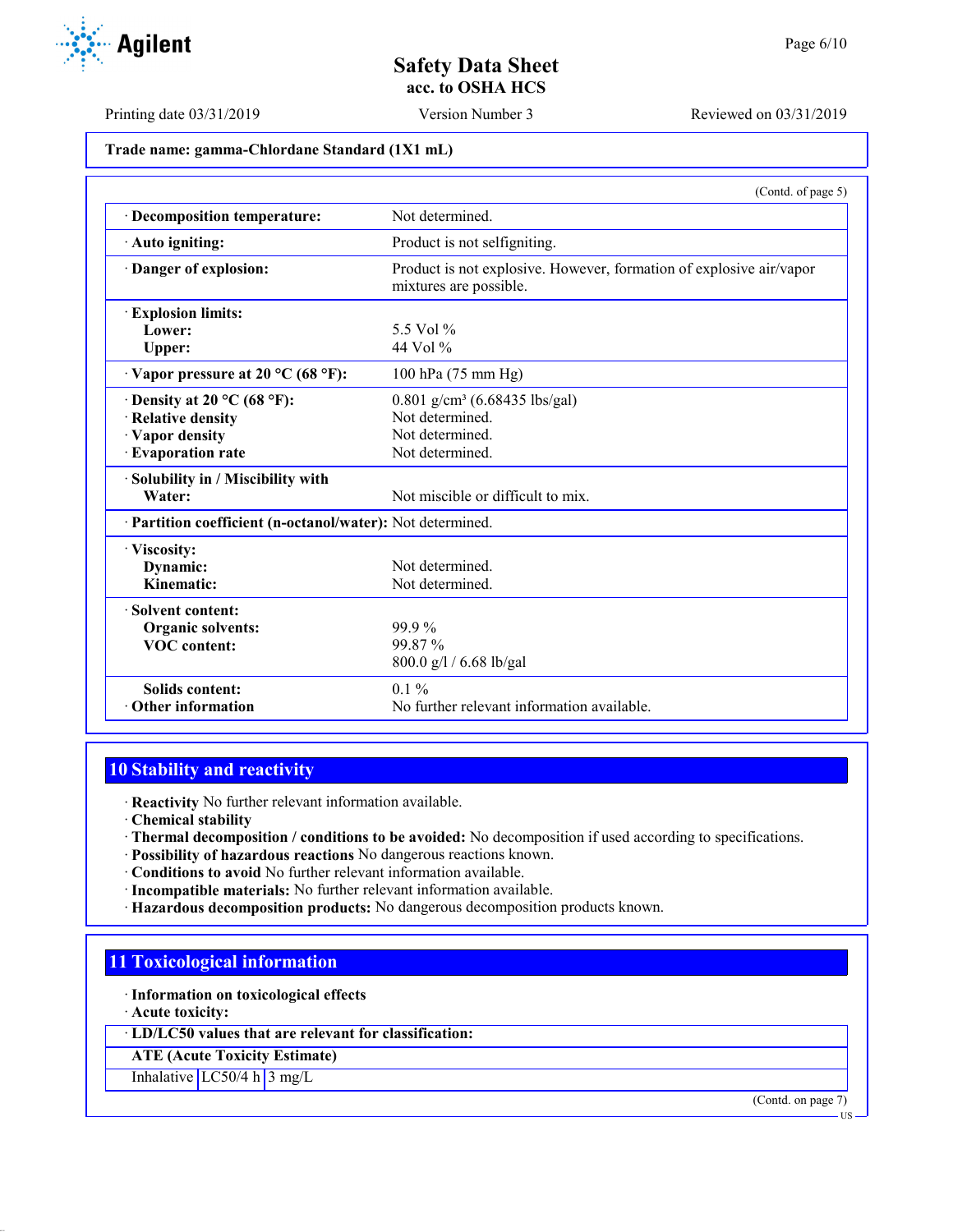Printing date 03/31/2019 Version Number 3 Reviewed on 03/31/2019

#### **Trade name: gamma-Chlordane Standard (1X1 mL)**

|                                    |                                                                        | (Contd. of page 6)                                                                                                                                                                                                                               |
|------------------------------------|------------------------------------------------------------------------|--------------------------------------------------------------------------------------------------------------------------------------------------------------------------------------------------------------------------------------------------|
|                                    | 67-56-1 methanol                                                       |                                                                                                                                                                                                                                                  |
| Oral                               | LD50                                                                   | $5,628$ mg/kg (rat)                                                                                                                                                                                                                              |
| Dermal                             | LD <sub>50</sub>                                                       | $15,800$ mg/kg (rabbit)                                                                                                                                                                                                                          |
|                                    | 5103-74-2 trans-chlordane                                              |                                                                                                                                                                                                                                                  |
| Oral                               | LD50                                                                   | 275 mg/kg (mouse)                                                                                                                                                                                                                                |
| Toxic                              | · Primary irritant effect:<br>$\cdot$ on the skin: No irritant effect. | on the eye: No irritating effect.<br>· Sensitization: No sensitizing effects known.<br>· Additional toxicological information:<br>The product shows the following dangers according to internally approved calculation methods for preparations: |
|                                    | Carcinogenic categories                                                |                                                                                                                                                                                                                                                  |
|                                    |                                                                        | · IARC (International Agency for Research on Cancer)                                                                                                                                                                                             |
| None of the ingredients is listed. |                                                                        |                                                                                                                                                                                                                                                  |
|                                    |                                                                        | · NTP (National Toxicology Program)                                                                                                                                                                                                              |
|                                    |                                                                        | None of the ingredients is listed.                                                                                                                                                                                                               |
|                                    |                                                                        | · OSHA-Ca (Occupational Safety & Health Administration)                                                                                                                                                                                          |

None of the ingredients is listed.

# **12 Ecological information**

- · **Toxicity**
- · **Aquatic toxicity:** No further relevant information available.
- · **Persistence and degradability** No further relevant information available.
- · **Behavior in environmental systems:**
- · **Bioaccumulative potential** No further relevant information available.
- · **Mobility in soil** No further relevant information available.
- · **Additional ecological information:**
- · **General notes:**
- Water hazard class 1 (Self-assessment): slightly hazardous for water

Do not allow undiluted product or large quantities of it to reach ground water, water course or sewage system.

- · **Results of PBT and vPvB assessment**
- · **PBT:** Not applicable.
- · **vPvB:** Not applicable.
- · **Other adverse effects** No further relevant information available.

# **13 Disposal considerations**

- · **Waste treatment methods**
- · **Recommendation:**

Must not be disposed of together with household garbage. Do not allow product to reach sewage system.

(Contd. on page 8)

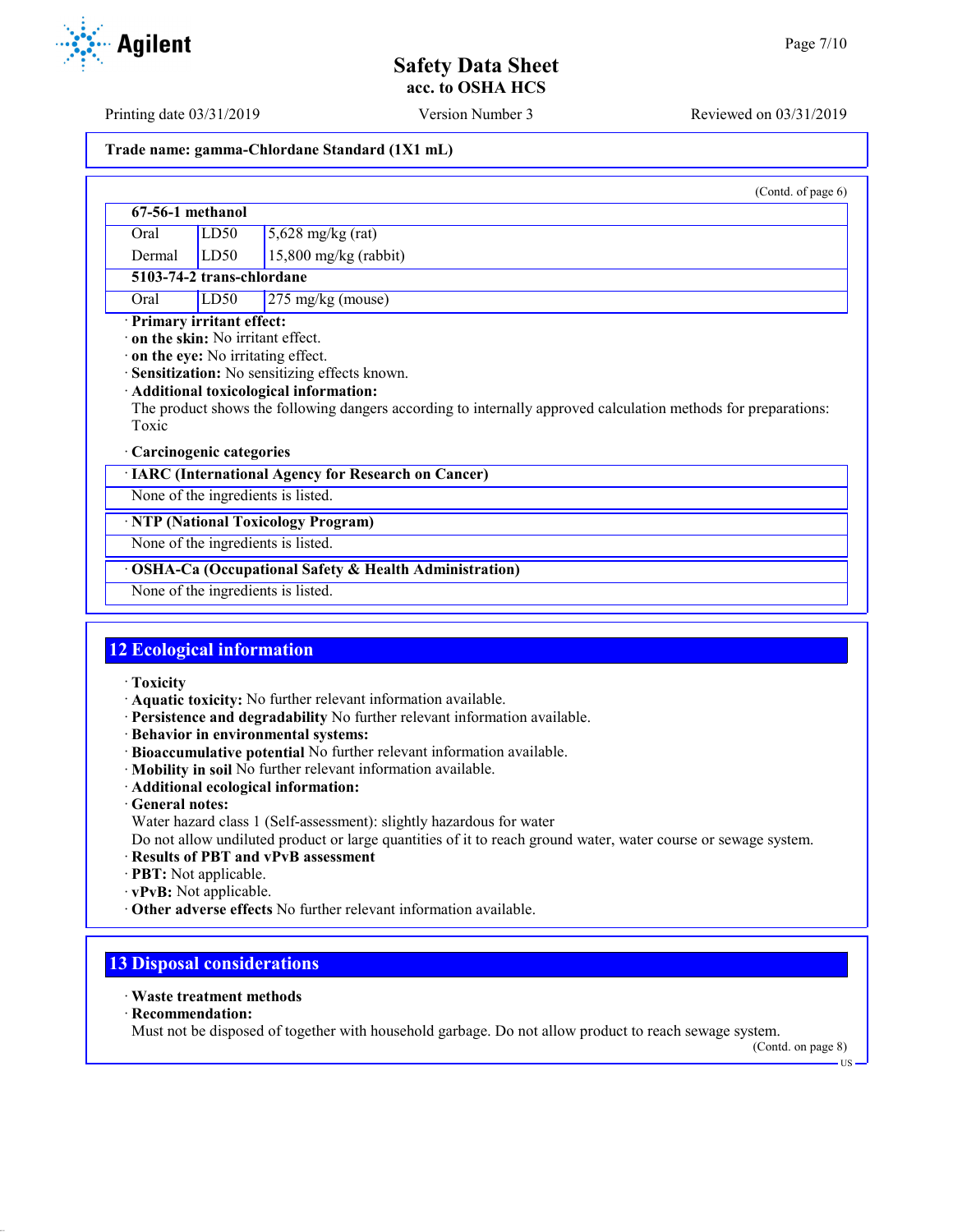Printing date 03/31/2019 Version Number 3 Reviewed on 03/31/2019

**Trade name: gamma-Chlordane Standard (1X1 mL)**

(Contd. of page 7)

· **Uncleaned packagings:**

· **Recommendation:** Disposal must be made according to official regulations.

# **14 Transport information**

| · Not Regulated, De minimus Quantities                                     | $\blacksquare$                     |
|----------------------------------------------------------------------------|------------------------------------|
| · UN-Number<br>· DOT, IMDG, IATA                                           | <b>UN1230</b>                      |
| · UN proper shipping name                                                  |                                    |
| $\cdot$ DOT                                                                | Methanol                           |
| · IMDG, IATA                                                               | <b>METHANOL</b>                    |
| · Transport hazard class(es)                                               |                                    |
| $\cdot$ DOT                                                                |                                    |
| ≸≹                                                                         |                                    |
| · Class<br>· Label                                                         | 3 Flammable liquids<br>3, 6.1      |
| $\cdot$ IMDG                                                               |                                    |
| $\mathbb{R}$                                                               |                                    |
| · Class<br>· Label                                                         | 3 Flammable liquids<br>3/6.1       |
| $\cdot$ IATA                                                               |                                    |
| ≸≹                                                                         |                                    |
| · Class                                                                    | 3 Flammable liquids                |
| · Label                                                                    | 3(6.1)                             |
| · Packing group                                                            |                                    |
| · DOT, IMDG, IATA                                                          | $\rm II$                           |
| · Environmental hazards:                                                   | Not applicable.                    |
| Special precautions for user                                               | Warning: Flammable liquids         |
| · Danger code (Kemler):                                                    | 336                                |
| · EMS Number:                                                              | $F-E, S-D$                         |
| · Stowage Category<br>· Stowage Code                                       | B<br>SW2 Clear of living quarters. |
|                                                                            |                                    |
| Transport in bulk according to Annex II of<br>MARPOL73/78 and the IBC Code | Not applicable.                    |
|                                                                            | (Contd. on page 9)                 |

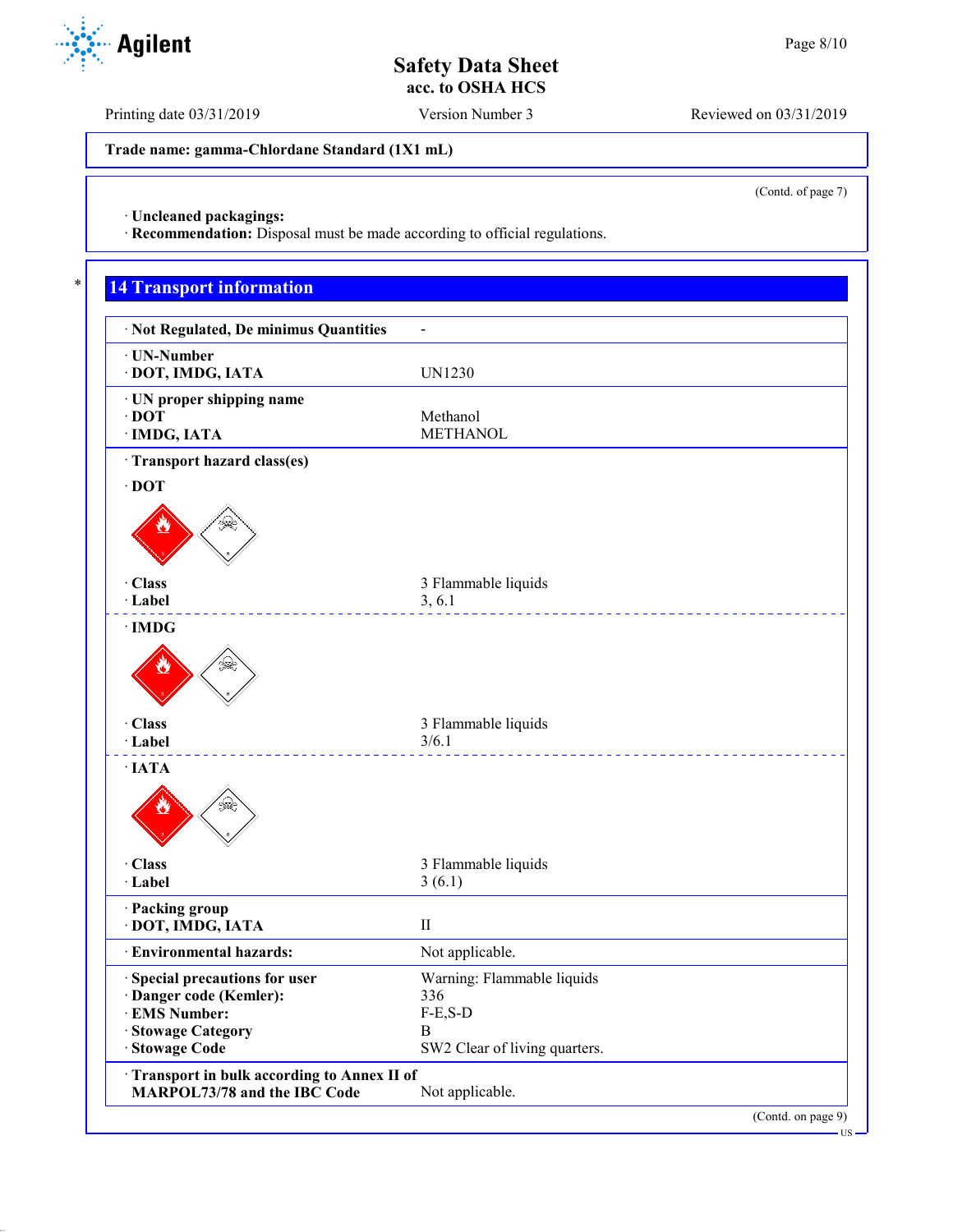Printing date 03/31/2019 Version Number 3 Reviewed on 03/31/2019

**Trade name: gamma-Chlordane Standard (1X1 mL)**

|                                     | (Contd. of page 8)                               |
|-------------------------------------|--------------------------------------------------|
| · Transport/Additional information: |                                                  |
| · DOT                               |                                                  |
| • Quantity limitations              | On passenger aircraft/rail: 1 L                  |
|                                     | On cargo aircraft only: 60 L                     |
| $\cdot$ IMDG                        |                                                  |
| $\cdot$ Limited quantities (LQ)     | 1Ι.                                              |
| $\cdot$ Excepted quantities (EQ)    | Code: E2                                         |
|                                     | Maximum net quantity per inner packaging: 30 ml  |
|                                     | Maximum net quantity per outer packaging: 500 ml |
| · UN "Model Regulation":            | UN 1230 METHANOL, 3 (6.1), II                    |
|                                     |                                                  |

# **15 Regulatory information**

· **Safety, health and environmental regulations/legislation specific for the substance or mixture** · **Sara**

| Section 355 (extremely hazardous substances):                      |                     |
|--------------------------------------------------------------------|---------------------|
| None of the ingredients is listed.                                 |                     |
| · Section 313 (Specific toxic chemical listings):                  |                     |
| $67-56-1$ methanol                                                 |                     |
| <b>TSCA</b> (Toxic Substances Control Act):                        |                     |
| $67-56-1$ methanol                                                 |                     |
| TSCA new (21st Century Act): (Substances not listed)               |                     |
| 5103-74-2 trans-chlordane                                          |                     |
| · Proposition 65                                                   |                     |
| Chemicals known to cause cancer:                                   |                     |
| None of the ingredients is listed.                                 |                     |
| Chemicals known to cause reproductive toxicity for females:        |                     |
| None of the ingredients is listed.                                 |                     |
| Chemicals known to cause reproductive toxicity for males:          |                     |
| None of the ingredients is listed.                                 |                     |
| Chemicals known to cause developmental toxicity:                   |                     |
| $67-56-1$ methanol                                                 |                     |
| · Carcinogenic categories                                          |                     |
| <b>EPA (Environmental Protection Agency)</b>                       |                     |
| None of the ingredients is listed.                                 |                     |
| TLV (Threshold Limit Value established by ACGIH)                   |                     |
| None of the ingredients is listed.                                 |                     |
| · NIOSH-Ca (National Institute for Occupational Safety and Health) |                     |
| None of the ingredients is listed.                                 |                     |
|                                                                    | (Contd. on page 10) |